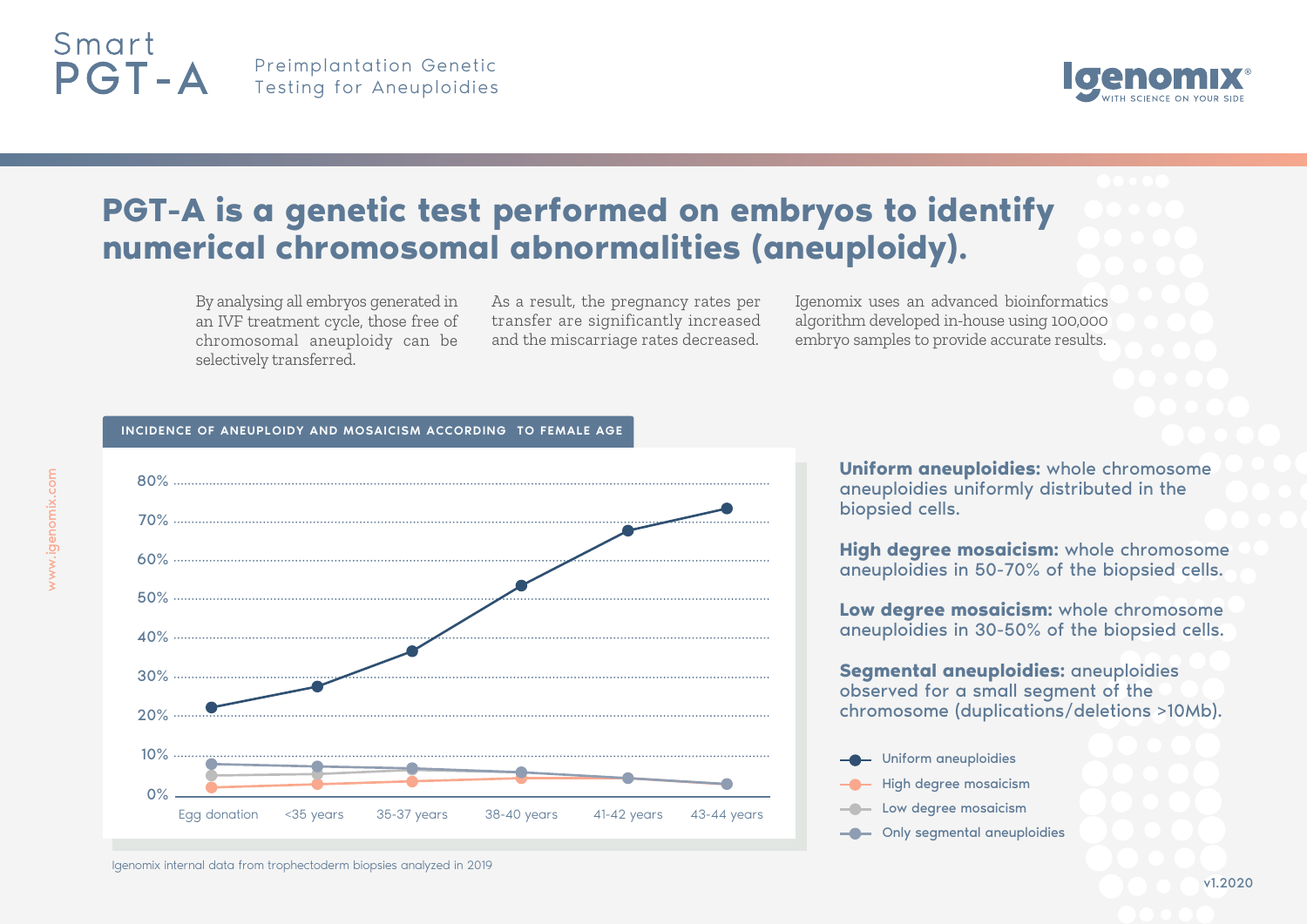



# **Clinical Outcome with and without PGT-A based on SART 2016 public database**



**IVF with PGT-A IVF without PGT-A** 

SART 2016 (https://www.sartcorsonline.com/rptCSR\_PublicMultYear.aspx?reportingYear=2016) v1.2020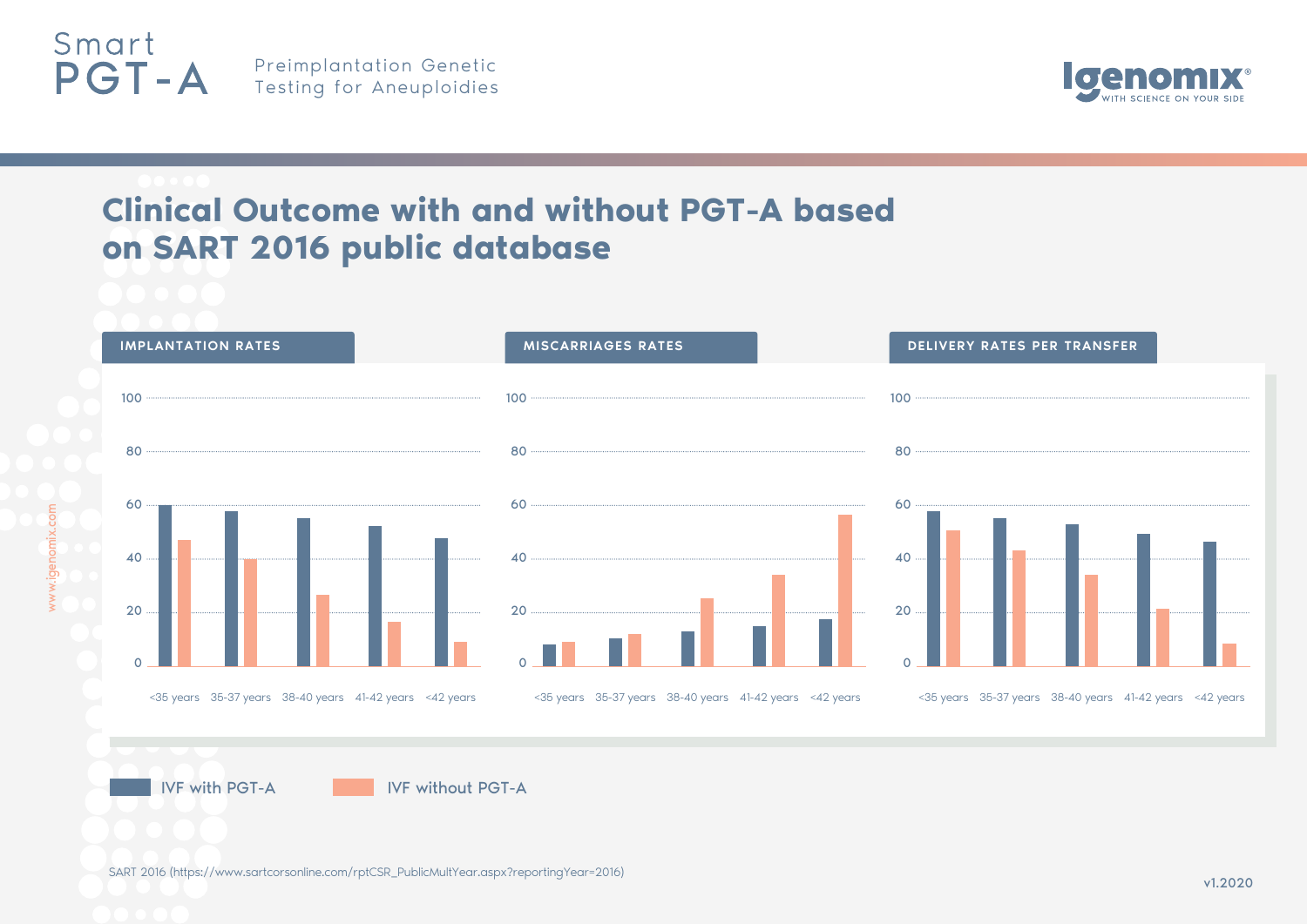

w

ww.igenomix.co

## Preimplantation Genetic Testing for Aneuploidies



**High concordance rates for uniform whole chromosome aneuploidy between multiple trophectoderm biopsies and the inner cell mass of the blastocyst.** 



## **n=312 biopsies analyzed**

**Full-karyotype concordance per sample = 98.7%** (n=308/312; 95%CI=96.75-99.65)

**SENSITIVITY = 100.00%** n=40/40 [95%CI= 88.30-99.13]

**SPECIFICITY= 99.26%**  n=270/274 [95%CI=99.90-100.00]

**Per chromosome concordance = 99.9%** (n=7171/7176; 95%CI=99.84-99.98)

**SENSITIVITY = 95.83%**  n=69/72 [95%CI= 88.30-99.13]

**SPECIFICITY= 99.97%**  n=7102/7104 [95%CI=99.90-100.00]

Girardi L, Serdarogullari M, Patassini C, Poli M, Fabiani M, Caroselli S, Coban O, Findikli N, Boynukalin K, Bahceci M, Chopra R, Canipari R, Cimadomo D, Rienzi L, Ubaldi F, Hoffmann E, Rubio C, Simon C, Capalbo A. The American Journal of Human Genetics, 106, 1-10, April 2, 2020